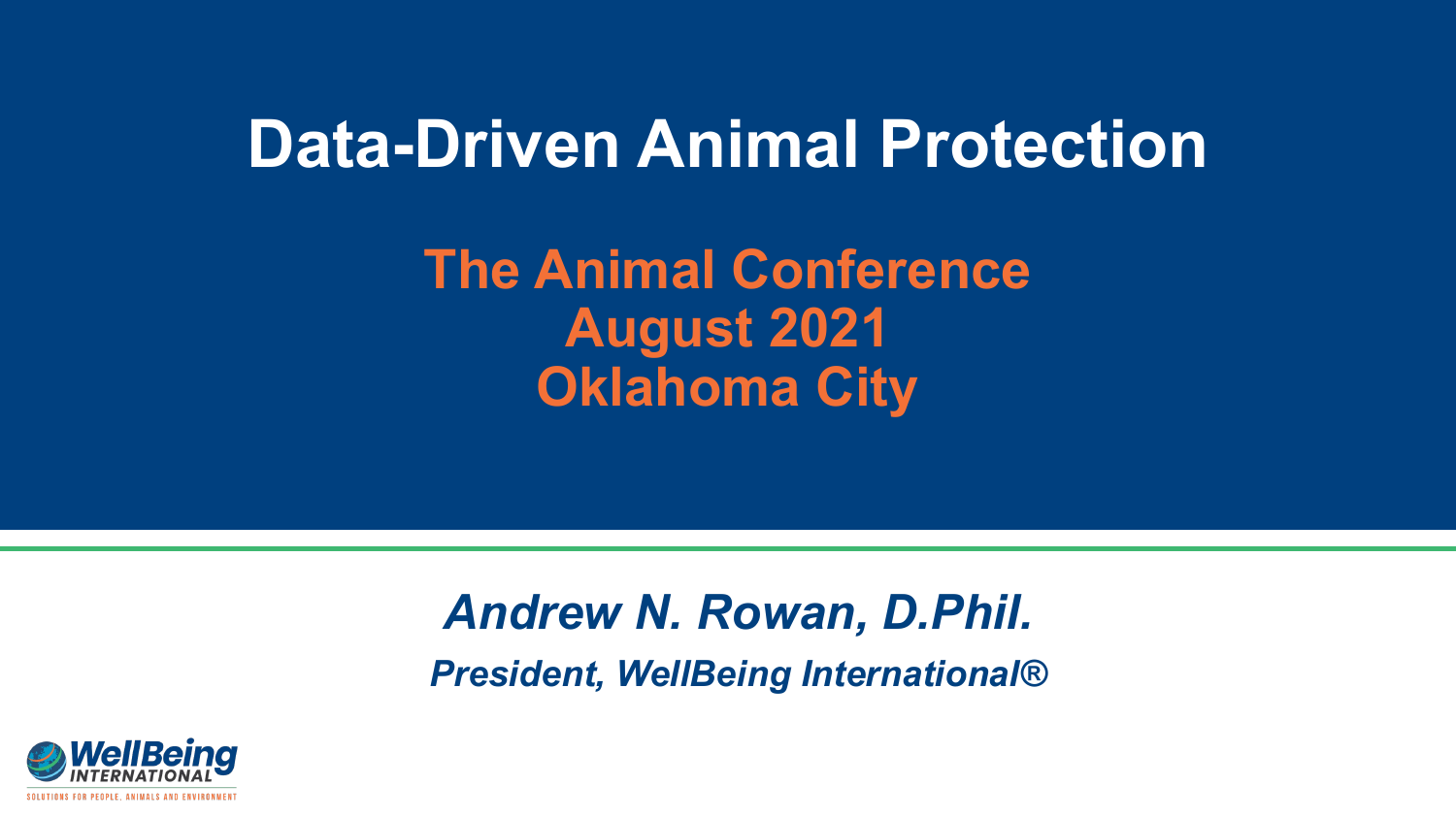# **Brief Background for WBI & Talk**

- **WellBeing International was founded in 2018 to "seek solutions for animals, people and the environment.**
- **Today – hope to provide a few examples of the use of data to examine animal protection progress in the US.**
- **In particular, will look at the growth of US animal protection and examine US dog & cat population trends and, in particular, what is happening today in US shelters and rescues.**

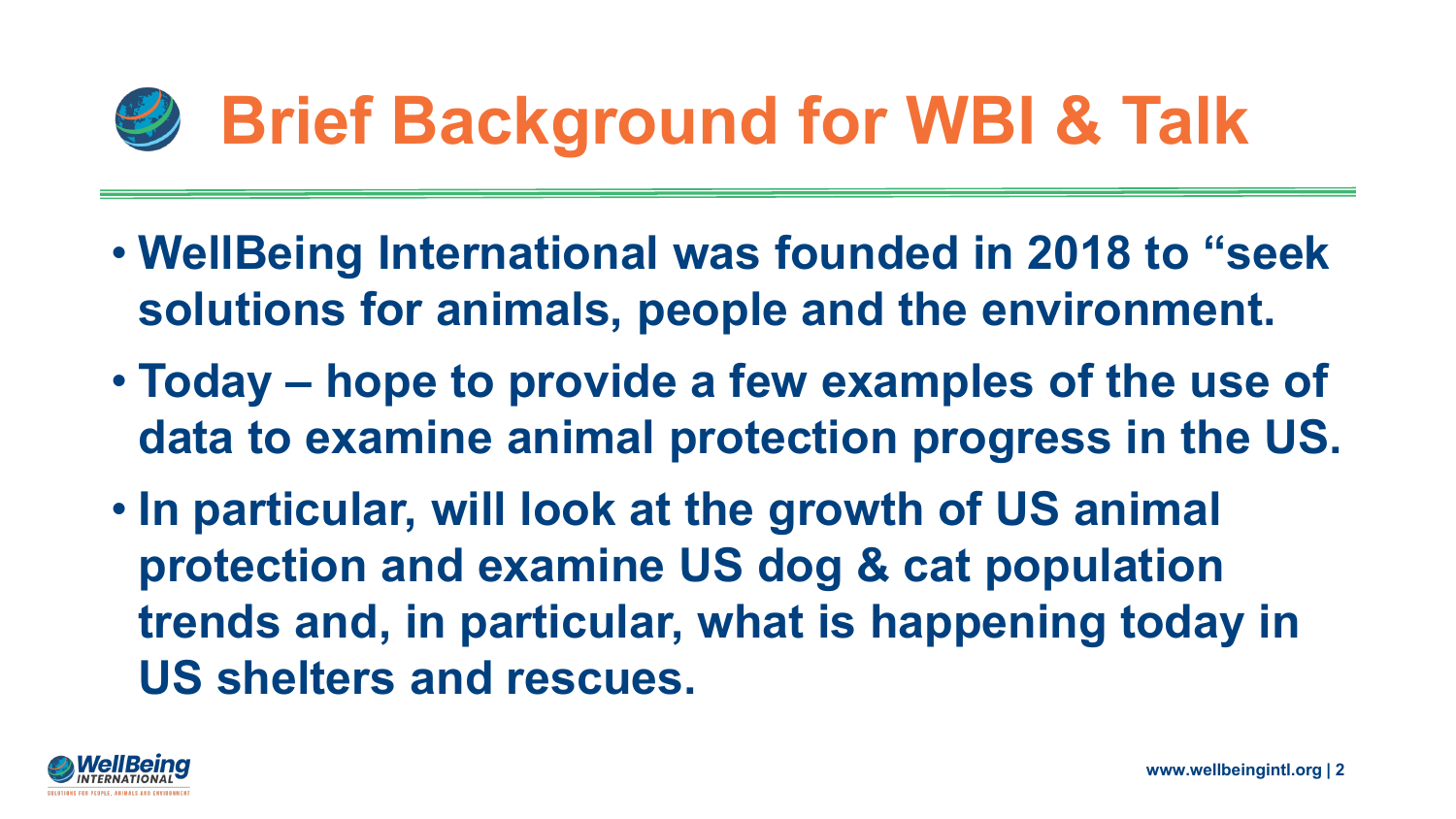

#### • **US Animal Protection Movement**

- **Growth in numbers**
- **Growth in income/resources**
- **US Pet Demographics**
	- **Trends – 1910 to Present (last 110 years**
	- **Some Oklahoma Data**

### • **US Shelter Intakes and Outcomes**

- **1973 to Present**
- **Current Stress in US Shelter/Rescue Community**
- **Concluding Comments**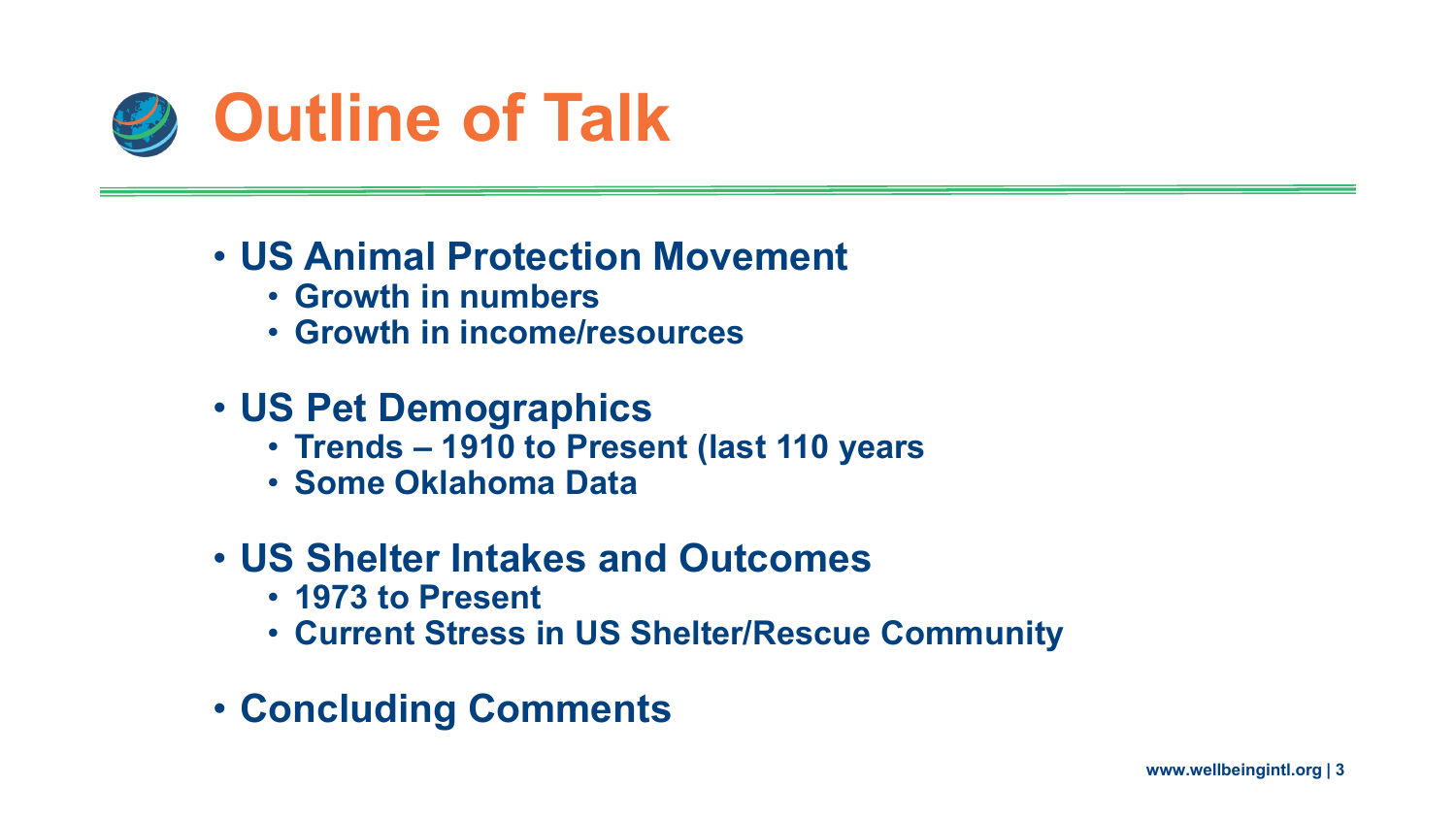

**In 1910, there were – ca. 600 APM organizations. In 1960, there were – ca. 1,000 organizations (& 600 shelters) (brick & mortar facilities holding rescued dogs and cats).**

**In 2004, there were – ca. 5,500 organizations (& 3,500 shltrs). Today, there are – ca. 22,000 organizations (& 4,500 shltrs).**

**In 1960, APM spending ca. \$2 per capita (\$ 2020) In 1980, APM spending ca. \$6 per capita (\$ 2020) In 2000, APM spending ca. \$7.5 per capita (\$ 2020) In 2020, APM spending ca. \$12 per capita – or around \$3.7 billion in total – mainly (80%+) on dog, cat & other pet rescue & advocacy**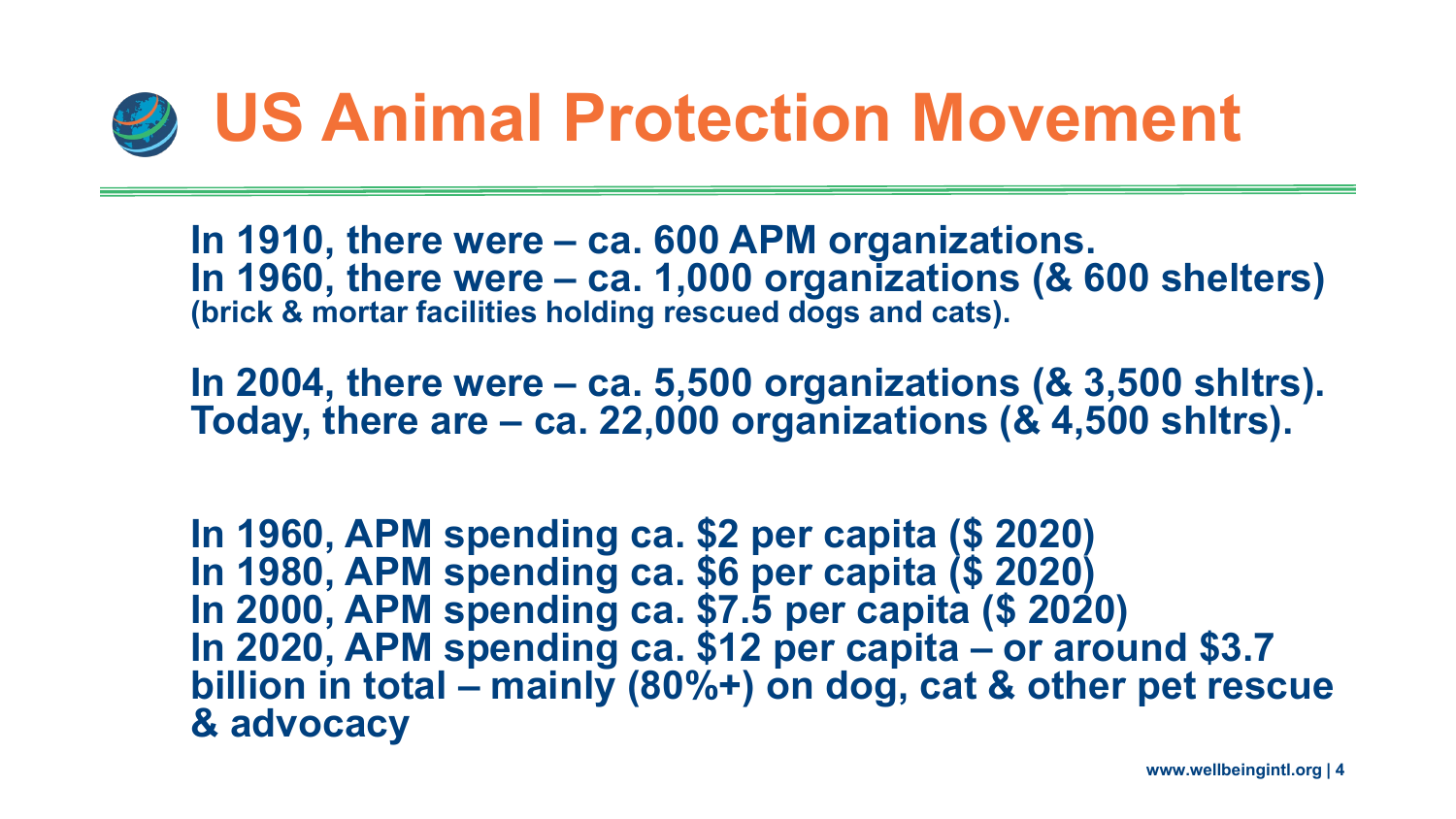![](_page_4_Picture_0.jpeg)

**The chart shows the percentages of US households with pets over time. Note that two of the national surveys find no/little change in ownership rates. One reports significant increases.** 

![](_page_4_Figure_2.jpeg)

#### **US Pet Ownership Rates - Three Surveys**

**www.wellbeingintl.org | 5**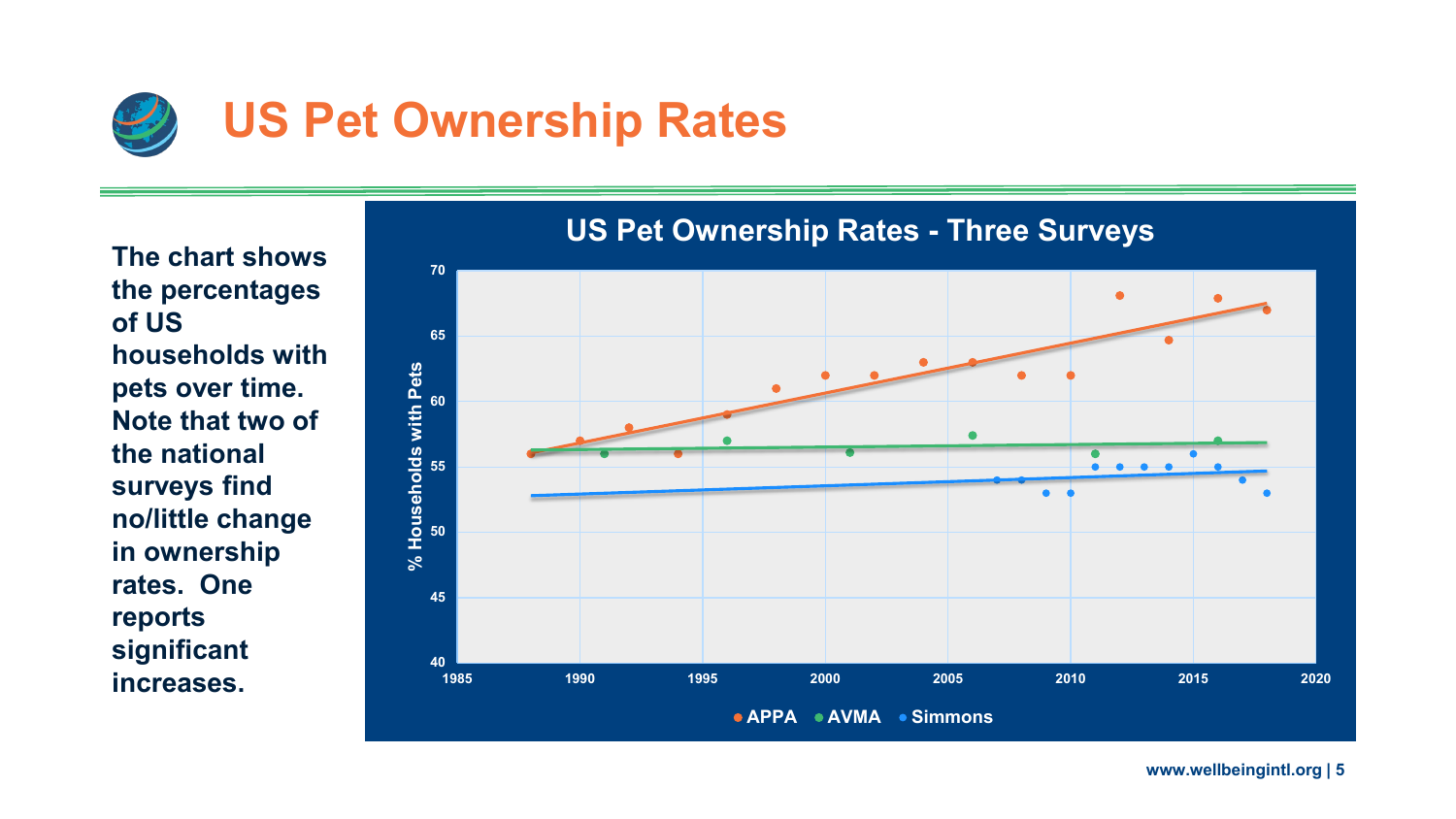![](_page_5_Picture_0.jpeg)

# **Tracking RELATIVE Pet Populations**

### **(dogs and cats per 1,000 people)**

• **People routinely take the latest survey estimate and then assume that reflects the correct dog/cat population.** 

![](_page_5_Figure_4.jpeg)

**www.wellbeingintl.org | 6**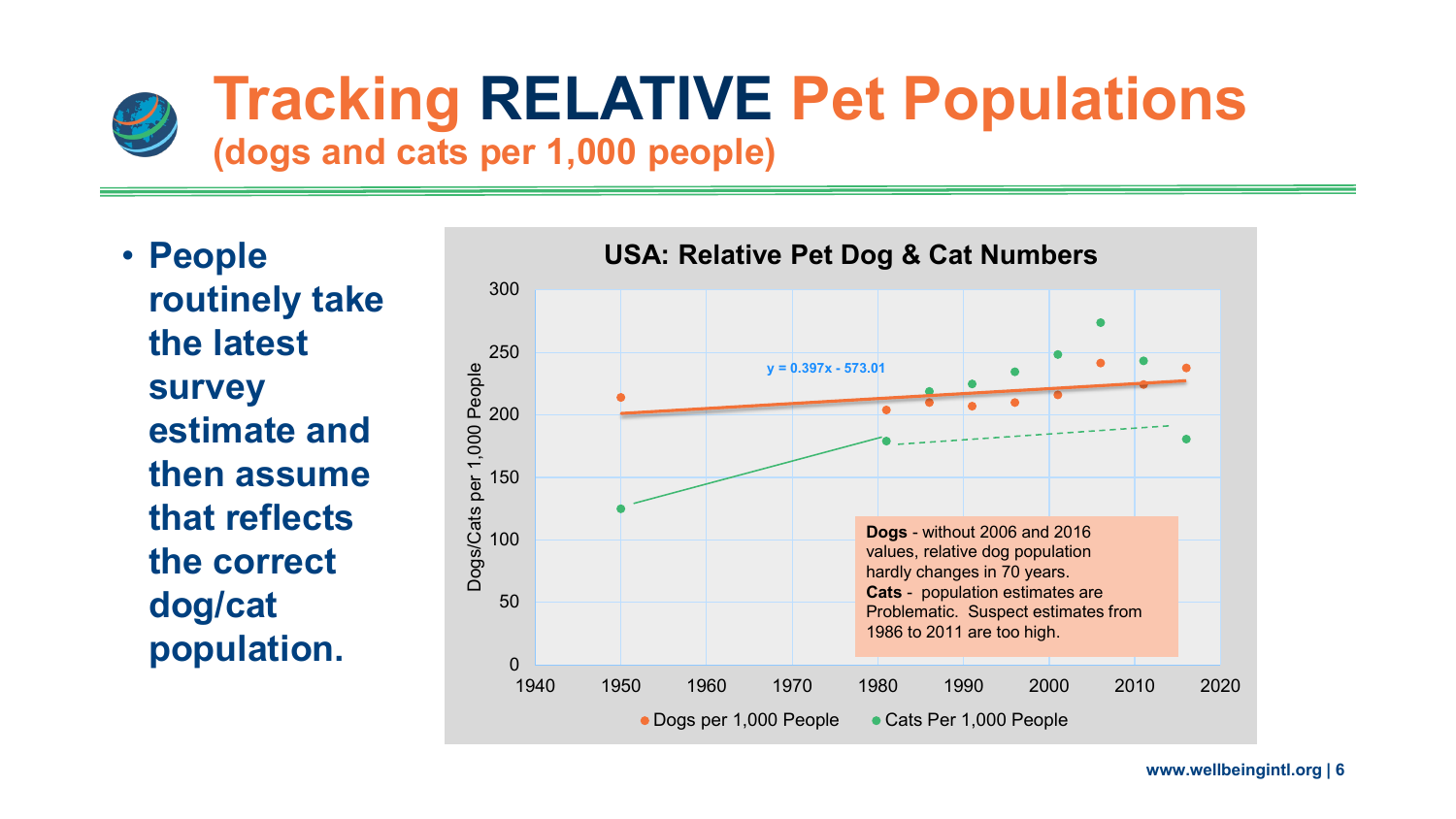![](_page_6_Picture_0.jpeg)

• **According to the 2016 AVMA survey of US dog and cat populations, the map at right shows dogs per 1,000 people for each state.**

![](_page_6_Figure_2.jpeg)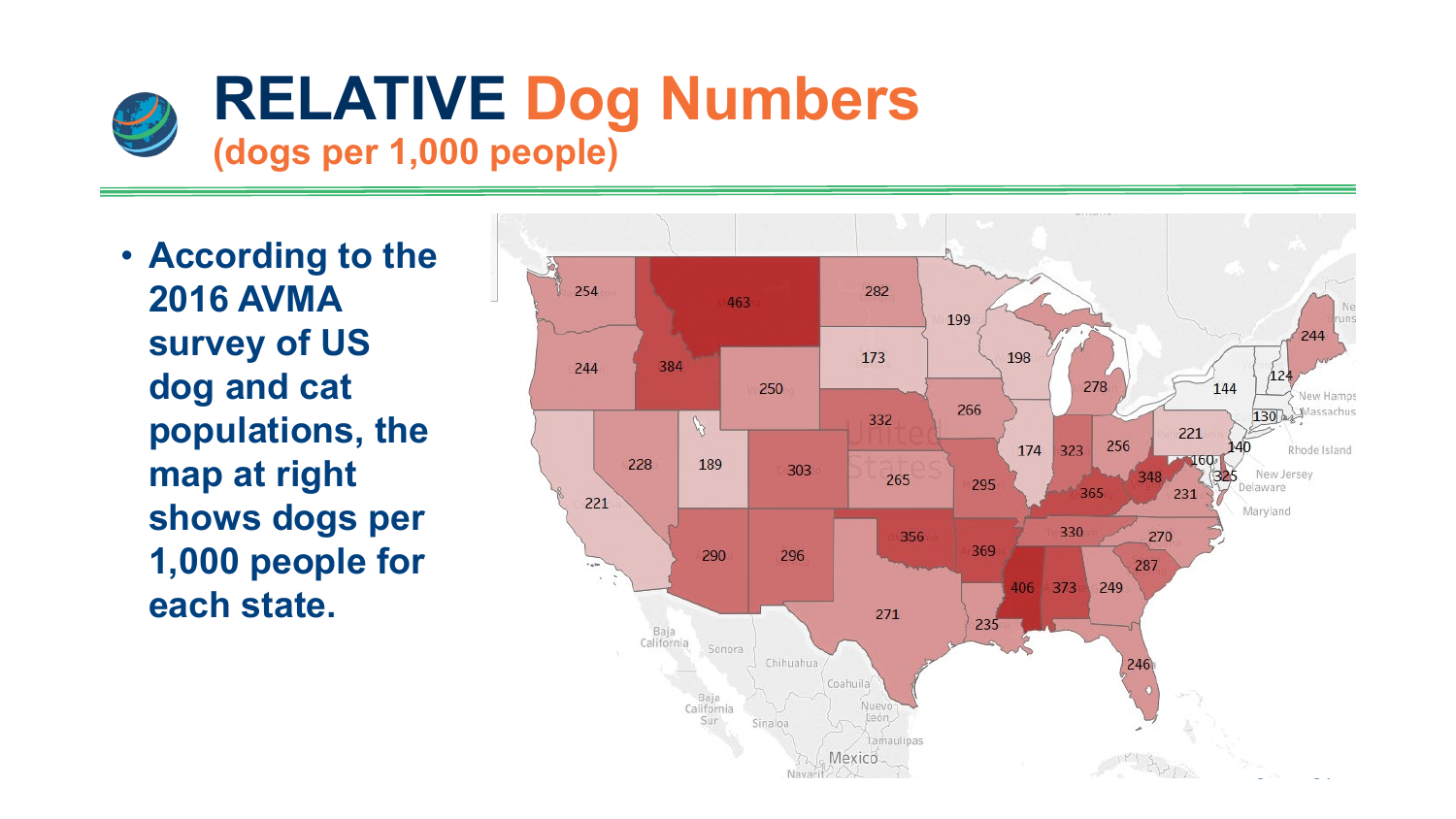![](_page_7_Picture_0.jpeg)

![](_page_7_Figure_1.jpeg)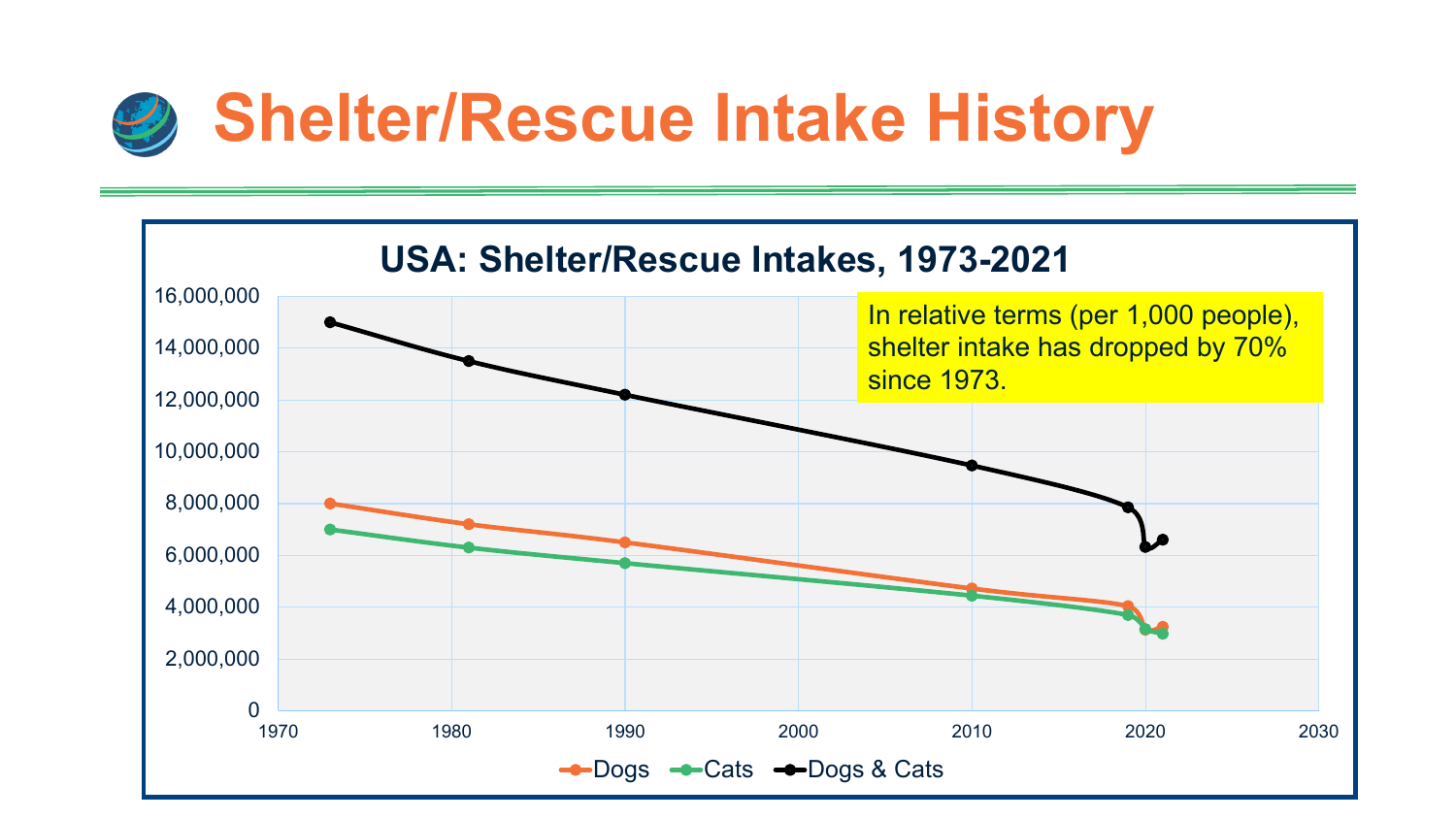![](_page_8_Picture_0.jpeg)

![](_page_8_Figure_1.jpeg)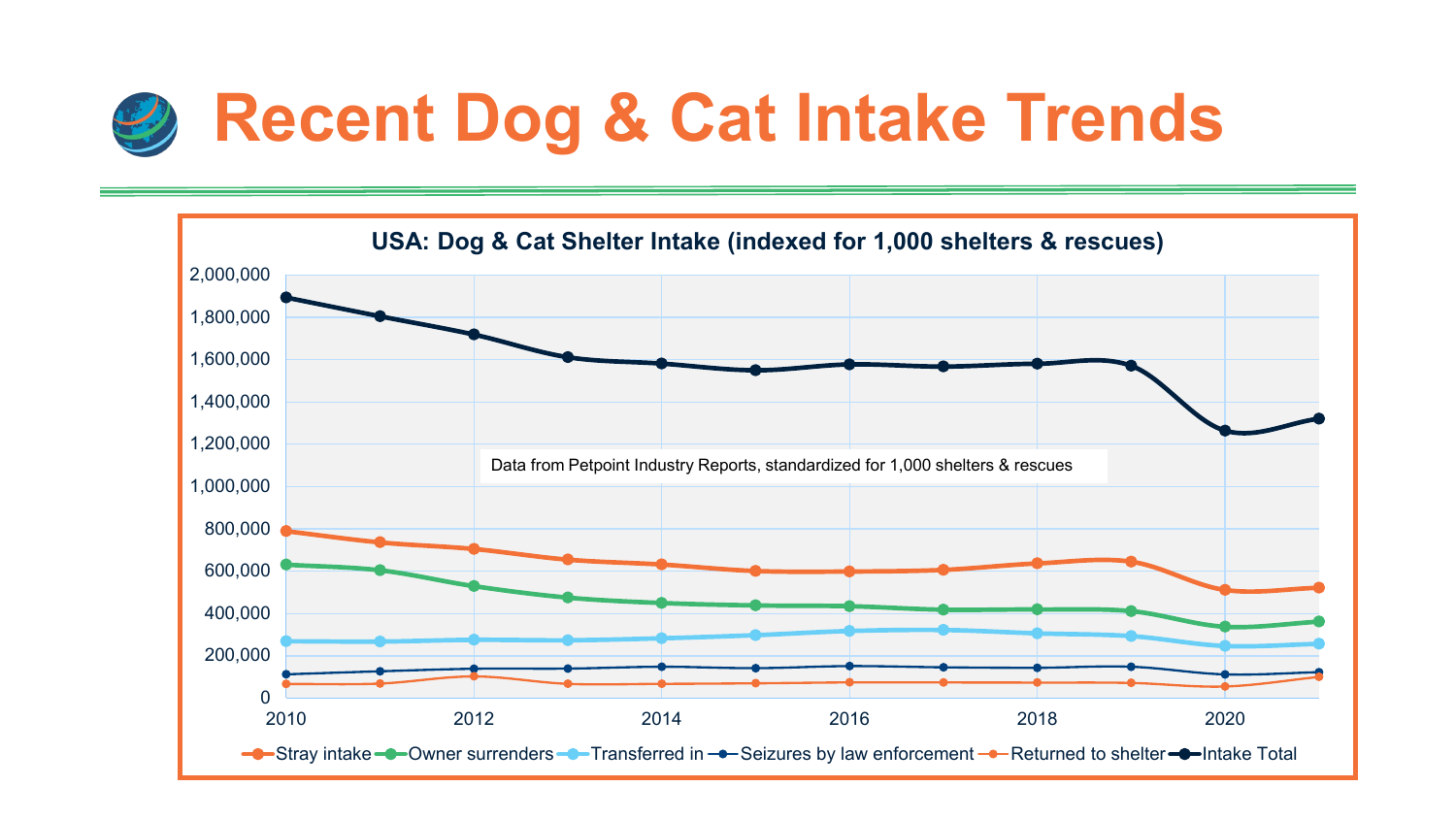![](_page_9_Picture_0.jpeg)

• **Nationally, 3.4 dogs and cats were euthanized in shelters per 1,000 people in 2019.** 

![](_page_9_Figure_2.jpeg)

**www.wellbeingintl.org | 10**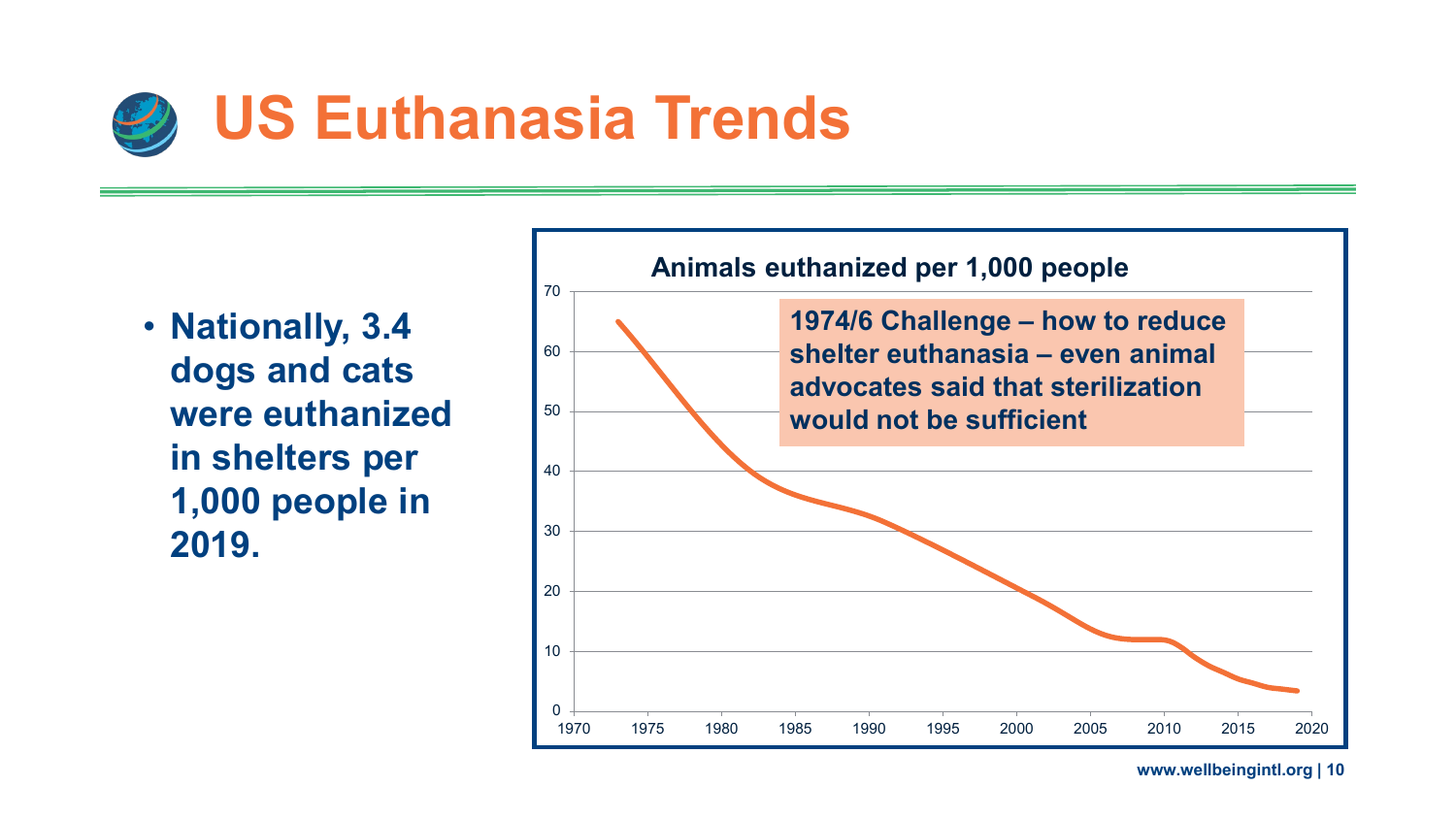![](_page_10_Picture_0.jpeg)

![](_page_10_Figure_1.jpeg)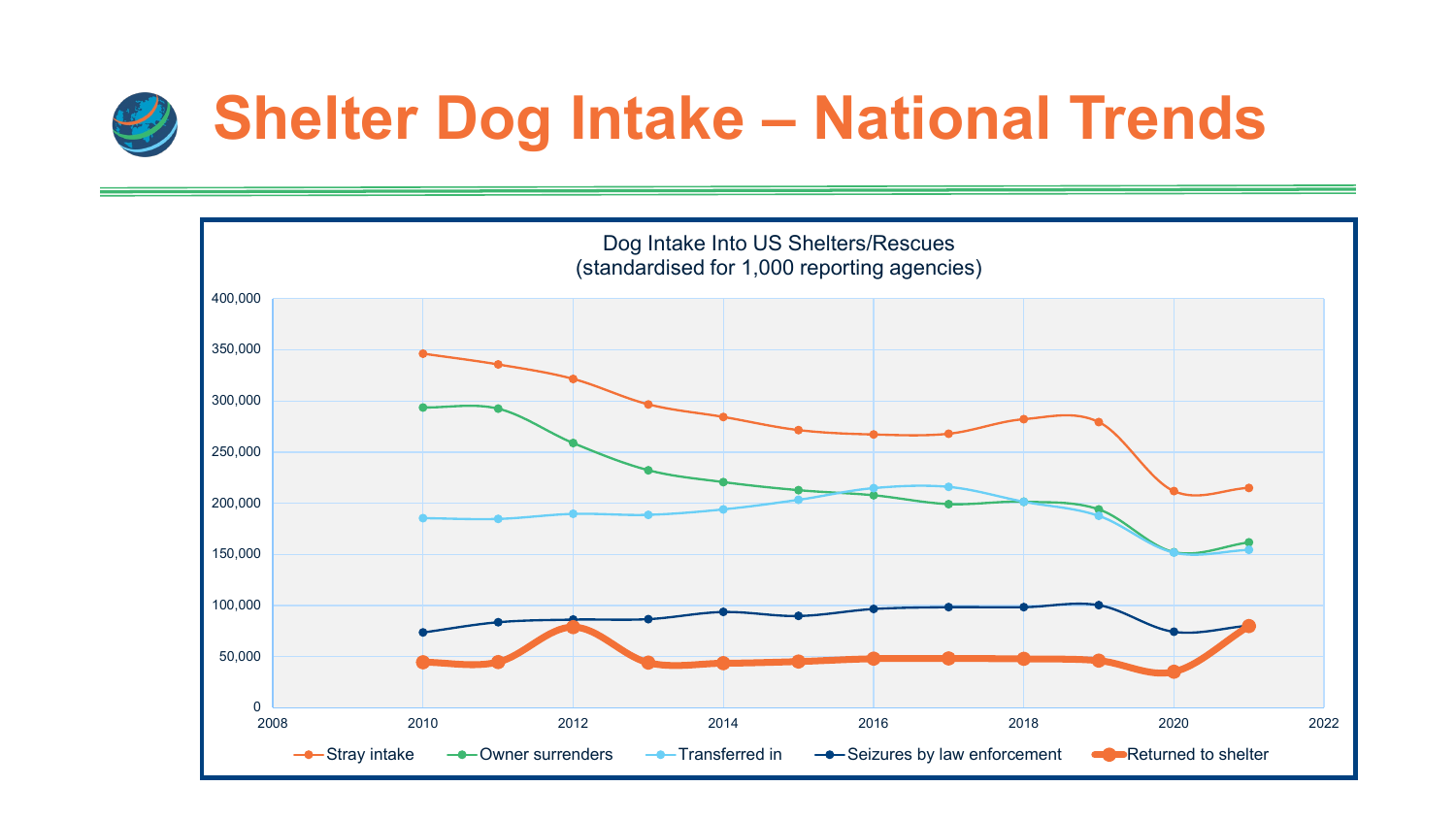![](_page_11_Picture_0.jpeg)

**www.wellbeingintl.org | 12** 0 5,000 10,000 15,000 20,000 25,000 30,000 35,000 40,000 45,000 0 5 10 15 20 25 30 35 40 45 50 **Dog Outcomes: 2018-2021 (Monthly starting Jan 2018, ending July 2021)** -Dog Transport out - Dog Adoptions